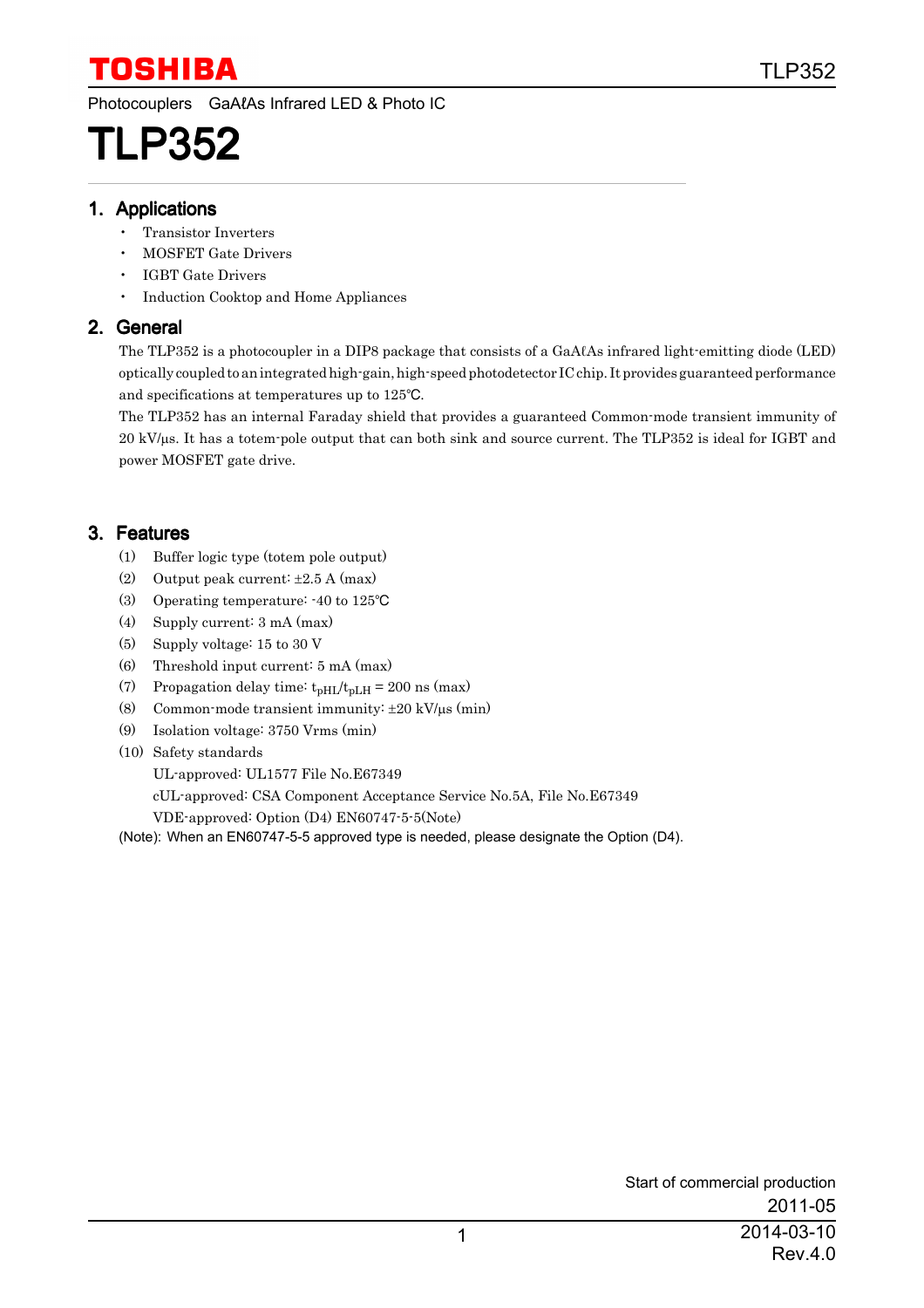### 4. Packaging and Pin Configuration



5. Internal Circuit (Note)



Note: A 0.1-µF bypass capacitor must be connected between pin 8 and pin 5.

#### 6. Principle of Operation

#### 6.1. Truth Table

| Input | ED         | M <sub>1</sub> | M <sub>2</sub> | Output |
|-------|------------|----------------|----------------|--------|
| H     | ОN         | OΝ             | OFF            |        |
|       | <b>OFF</b> | OFF            | ΟN             |        |

## 6.2. Mechanical Parameters

| Characteristics              | 7.62-mm Pitch<br><b>TLP352</b> | 10.16-mm Pitch<br><b>TLP352F</b> | Unit |
|------------------------------|--------------------------------|----------------------------------|------|
| Creepage distances           | $7.0$ (min)                    | $8.0$ (min)                      | mm   |
| Clearance distances          | $7.0$ (min)                    | $8.0$ (min)                      |      |
| Internal isolation thickness | $0.4$ (min)                    | $0.4$ (min)                      |      |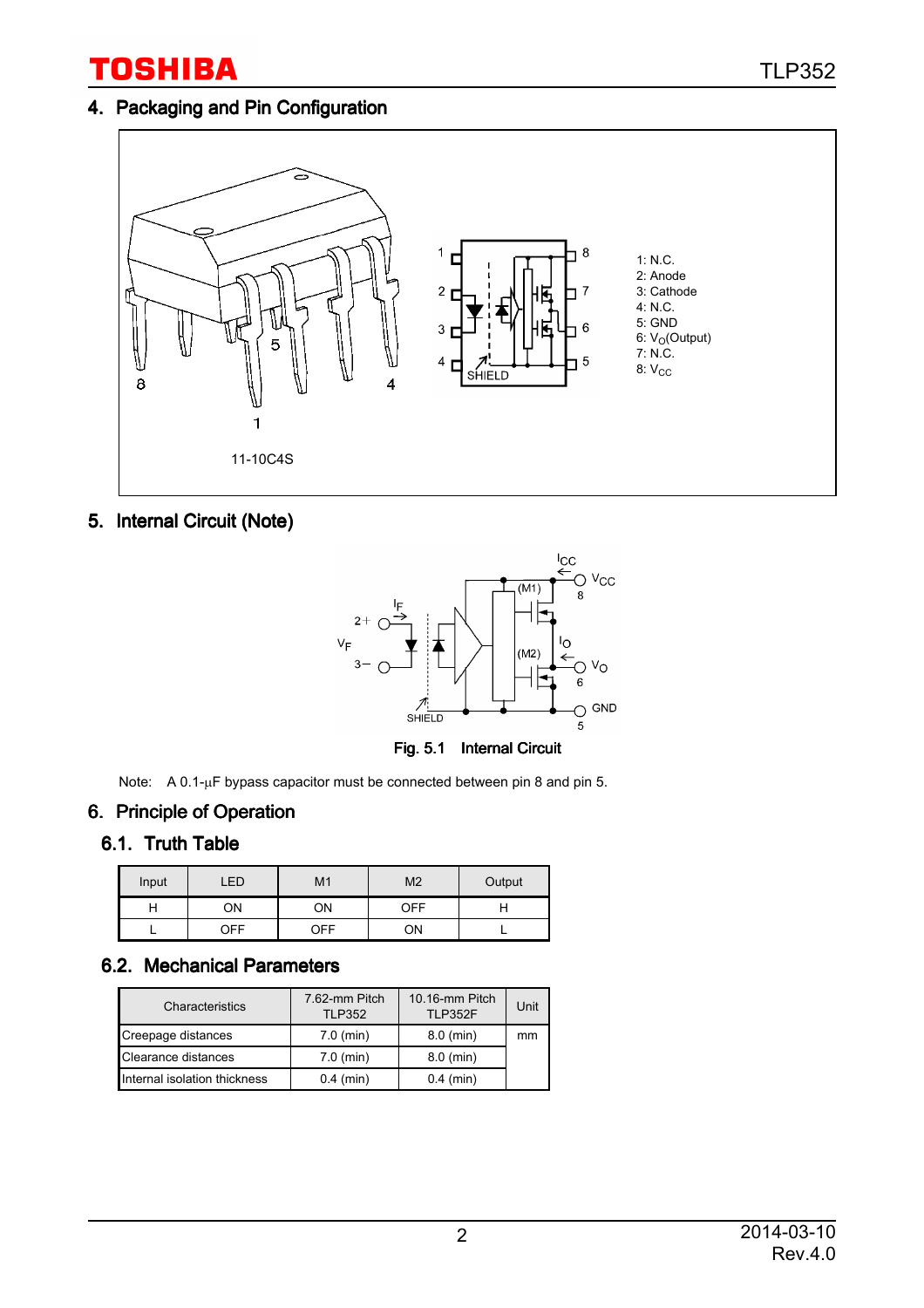#### 7. Absolute Maximum Ratings (Note) (Unless otherwise specified,  $T_a = 25^{\circ}C$ )

|            | Characteristics                                  |                                                     | Symbol                      | <b>Note</b> | Rating         | Unit                                 |
|------------|--------------------------------------------------|-----------------------------------------------------|-----------------------------|-------------|----------------|--------------------------------------|
| <b>LED</b> | Input forward current                            |                                                     | IF.                         |             | 20             | mA                                   |
|            | Input forward current derating                   | $(T_a \ge 116^{\circ}C)$                            | $\Delta I_F/\Delta T_a$     |             | $-0.6$         | $mA$ <sup>°</sup> C                  |
|            | Peak transient input forward<br>current          |                                                     | $I_{FPT}$                   | (Note 1)    | 1              | A                                    |
|            | Peak transient input forward<br>current derating | $(T_a \ge 110^{\circ}C)$                            | $\Delta$ IFPT $/\Delta T_A$ |             | $-25$          | $mA$ <sup>°</sup> C                  |
|            | Input reverse voltage                            |                                                     | $V_R$                       |             | 5              | $\vee$                               |
|            | Input power dissipation                          |                                                     | $P_D$                       |             | 40             | mW                                   |
|            | Input power dissipation<br>derating              | $(T_a \ge 110^{\circ}C)$                            | $\Delta P_D/\Delta T_a$     |             | $-1.0$         | $mW$ /°C                             |
| Detector   | Peak high-level output current                   | $(T_a = -40$ to 125°C)                              | I <sub>OPH</sub>            | (Note 2)    | $-2.5$         | A                                    |
|            | Peak low-level output current                    | $(T_a = -40$ to 125°C)                              | $I_{\text{OPL}}$            | (Note 2)    | $+2.5$         |                                      |
|            | Output voltage                                   |                                                     | $V_{\rm O}$                 |             | 35             | $\vee$                               |
|            | Supply voltage                                   |                                                     | $V_{\rm CC}$                |             | 35             |                                      |
|            | Output power dissipation                         |                                                     | $P_{O}$                     |             | 260            | mW                                   |
|            | Output power dissipation<br>derating             | $(T_a \ge 110^{\circ}C)$                            | $\Delta P_O / \Delta T_a$   |             | $-6.5$         | $mW$ <sup><math>\circ</math></sup> C |
|            | Common   Operating temperature                   |                                                     | $T_{\text{opr}}$            |             | -40 to 125     | °C                                   |
|            | Storage temperature                              |                                                     | $T_{\text{stg}}$            |             | $-55$ to $150$ |                                      |
|            | Lead soldering temperature                       | (10 s)                                              | $\mathsf{T}_{\mathsf{sol}}$ | (Note 3)    | 260            |                                      |
|            | <b>Isolation voltage</b>                         | AC, 60 s,<br>$R.H. \leq 60\%$ , $T_a = 25^{\circ}C$ | BV <sub>S</sub>             | (Note 4)    | 3750           | Vrms                                 |

Note: Using continuously under heavy loads (e.g. the application of high temperature/current/voltage and the significant change in temperature, etc.) may cause this product to decrease in the reliability significantly even if the operating conditions (i.e. operating temperature/current/voltage, etc.) are within the absolute maximum ratings.

Please design the appropriate reliability upon reviewing the Toshiba Semiconductor Reliability Handbook ("Handling Precautions"/"Derating Concept and Methods") and individual reliability data (i.e. reliability test report and estimated failure rate, etc).

Note 1: Pulse width (PW)  $\leq$  1  $\mu$ s, 300 pps

Note 2: Exponential waveform. Pulse width  $\leq 0.3$  µs, f  $\leq 15$  kHz

Note  $3: \geq 2$  mm below seating plane.

Note 4: This device is considered as a two-terminal device: Pins 1, 2, 3 and 4 are shorted together, and pins 5, 6, 7 and 8 are shorted together.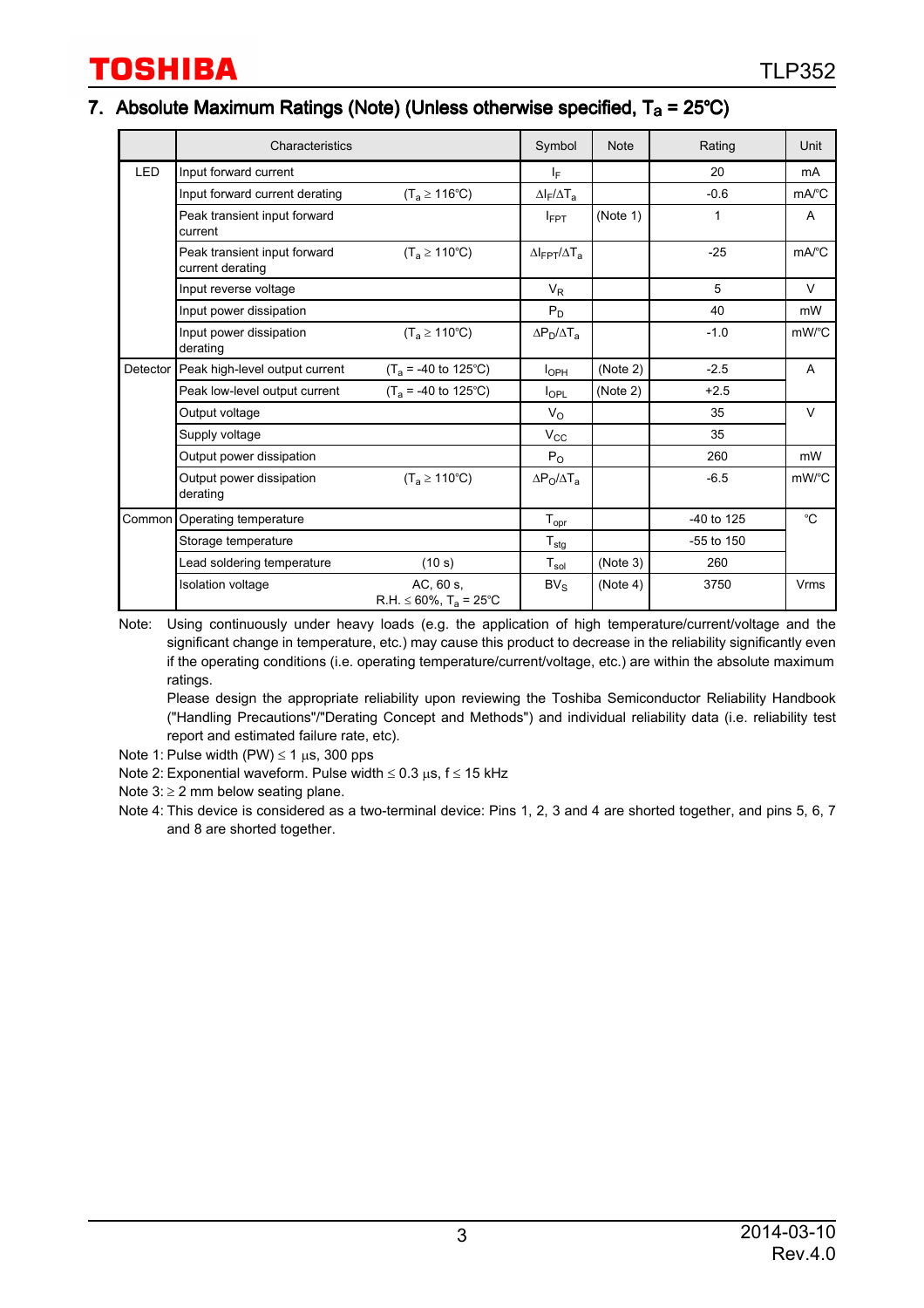#### 8. Recommended Operating Conditions (Note)

| Characteristics                | Symbol       | <b>Note</b> | Min | Typ. | Max    | Unit |
|--------------------------------|--------------|-------------|-----|------|--------|------|
| Input on-state current         | IF(ON)       | (Note 1     | 6.5 |      | 10     | mA   |
| Input off-state voltage        | $V_{F(OFF)}$ |             | 0   |      | 0.8    | V    |
| Supply voltage                 | $V_{\rm CC}$ | (Note 2)    | 15  |      | 30     |      |
| Peak high-level output current | <b>I</b> OPH |             |     |      | $-2.0$ | Α    |
| Peak low-level output current  | <b>IOPL</b>  |             |     |      | $+2.0$ |      |
| Operating frequency            |              | (Note 3)    |     |      | 50     | kHz  |

Note: The recommended operating conditions are given as a design guide necessary to obtain the intended performance of the device. Each parameter is an independent value. When creating a system design using this device, the electrical characteristics specified in this datasheet should also be considered.

Note: A ceramic capacitor (0.1  $\mu$ F) should be connected between pin 8 and pin 5 to stabilize the operation of a highgain linear amplifier. Otherwise, this photocoupler may not switch properly. The bypass capacitor should be placed within 1 cm of each pin.

Note: If the rising slope of the supply voltage( $V_{CC}$ ) for the detector is steep, stable operation of the internal circuits cannot be guaranteed.

Be sure to set 3.0  $V/\mu s$  or less for a rising slope of the  $V_{\text{CC}}$ .

Note 1: The rise and fall times of the input on-current should be less than  $0.5 \mu s$ .

Note 2: Denotes the operating range, not the recommended operating condition.

Note 3: Exponential waveform.  $I_{OPH} \ge 2.0$  A ( $\le 0.3$   $\mu$ s),  $I_{OPL} \le 2.0$  A ( $\le 0.3$   $\mu$ s), T<sub>a</sub> = 125°C

#### 9. Electrical Characteristics (Note)(Unless otherwise specified,  $T_a = -40$  to 125°C)

| Characteristics                                  | Symbol                    | <b>Note</b> | Test<br>Circuit | <b>Test Condition</b>                                                                                | Min                      | Typ.                           | Max     | Unit                                 |
|--------------------------------------------------|---------------------------|-------------|-----------------|------------------------------------------------------------------------------------------------------|--------------------------|--------------------------------|---------|--------------------------------------|
| Input forward voltage                            | $V_F$                     |             |                 | $I_F$ = 10 mA, T <sub>a</sub> = 25°C                                                                 | 1.4                      | 1.55                           | 1.7     | $\vee$                               |
| Input forward voltage<br>temperature coefficient | $\Delta V_F/\Delta T_A$   |             |                 | $I_F = 10$ mA                                                                                        | —                        | $-2.0$                         |         | $mV$ <sup><math>\circ</math></sup> C |
| Input reverse current                            | l <sub>R</sub>            |             |                 | $V_R$ = 5 V, T <sub>a</sub> = 25°C                                                                   | $\overline{\phantom{m}}$ |                                | 10      | μA                                   |
| Input capacitance                                | $C_t$                     |             |                 | $V = 0 V$ , f = 1 MHz, T <sub>a</sub> = 25°C                                                         | $\overline{\phantom{0}}$ | 95                             |         | pF                                   |
| Peak high-level output current                   | I <sub>OPH</sub>          | (Note 1)    | Fig.<br>12.1.1  | $I_F = 5$ mA, $V_{CC} = 30$ V,<br>$V_{8-6}$ = -3.5 V                                                 | $\overline{\phantom{0}}$ | $-1.6$                         | $-1.0$  | $\mathsf{A}$                         |
|                                                  |                           |             |                 | $I_F = 5$ mA, $V_{CC} = 15$ V,<br>$V_{8-6}$ = -7.0 V                                                 |                          | $\overline{\phantom{0}}$       | $-2.0$  |                                      |
| Peak low-level output current                    | $I_{\text{OPL}}$          | (Note 1)    | Fig.<br>12.1.2  | $I_F = 0$ mA, $V_{CC} = 30$ V,<br>$V_{6-5}$ = 2.5 V                                                  | 1.0                      | 1.6                            |         |                                      |
|                                                  |                           |             |                 | $I_F = 0$ mA, $V_{CC} = 15$ V,<br>$V_{6-5}$ = 7.0 V                                                  | 2.0                      | $\qquad \qquad \longleftarrow$ |         |                                      |
| High-level output voltage                        | $V_{OH}$                  |             | Fig.            | $I_F = 5$ mA, R <sub>1</sub> = 200 $\Omega$ ,<br>12.1.3 $ V_{CG1}$ = +15 V, V <sub>EE1</sub> = -15 V | 11.0                     | 13.7                           |         | $\vee$                               |
| Low-level output voltage                         | $V_{OL}$                  |             | Fig.<br>12.1.4  | $V_F = 0.8 V$ . R <sub>1</sub> = 200 $\Omega$ .<br>$V_{CG1}$ = +15 V, V <sub>EE1</sub> = -15 V       | $\qquad \qquad -$        | $-14.9$                        | $-12.5$ |                                      |
| High-level supply current                        | $I_{\text{CCH}}$          |             | Fig.<br>12.1.5  | $I_F$ = 10 mA, $V_{CC}$ = 30 V,<br>$V_{\Omega}$ = Open                                               | —                        | 1.5                            | 3.0     | mA                                   |
| Low-level supply current                         | $I_{CCL}$                 |             | Fig.<br>12.1.6  | $I_F = 0$ mA, $V_{CC} = 30$ V,<br>$V_{O}$ = Open                                                     | $\overline{\phantom{0}}$ | 1.5                            | 3.0     |                                      |
| Threshold input current (L/H)                    | Iын                       |             |                 | $V_{CC}$ = 15 V, V <sub>O</sub> > 1 V                                                                | $\overline{\phantom{0}}$ | 1.0                            | 5       |                                      |
| Threshold input voltage (H/L)                    | $V_{FHL}$                 |             |                 | $V_{CC}$ = 15 V, V <sub>O</sub> < 1 V                                                                | 0.8                      | $\overline{\phantom{0}}$       |         | $\vee$                               |
| Supply voltage                                   | $V_{\rm CC}$              |             |                 |                                                                                                      | 15                       | $\qquad \qquad -$              | 30      |                                      |
| UVLO threshold voltage                           | V <sub>UVLO+</sub>        |             |                 | $I_F = 5$ mA, $V_O > 2.5$ V                                                                          | 11.0                     | 12.5                           | 13.5    |                                      |
|                                                  | VUVLO-                    |             |                 | $I_F = 5$ mA, $V_O < 2.5$ V                                                                          | 9.5                      | 11.0                           | 12.0    |                                      |
| <b>UVLO</b> hysteresis                           | <b>UVLO<sub>HYS</sub></b> |             |                 |                                                                                                      |                          | 1.5                            |         |                                      |

Note: All typical values are at  $T_a = 25^{\circ}$ C.

Note: This device is designed for low power consumption, making it more sensitive to ESD than its predecessors. Extra care should be taken in the design of circuitry and pc board implementation to avoid ESD problems.

Note 1:  $I_O$  application time  $\leq 50$  µs, single pulse.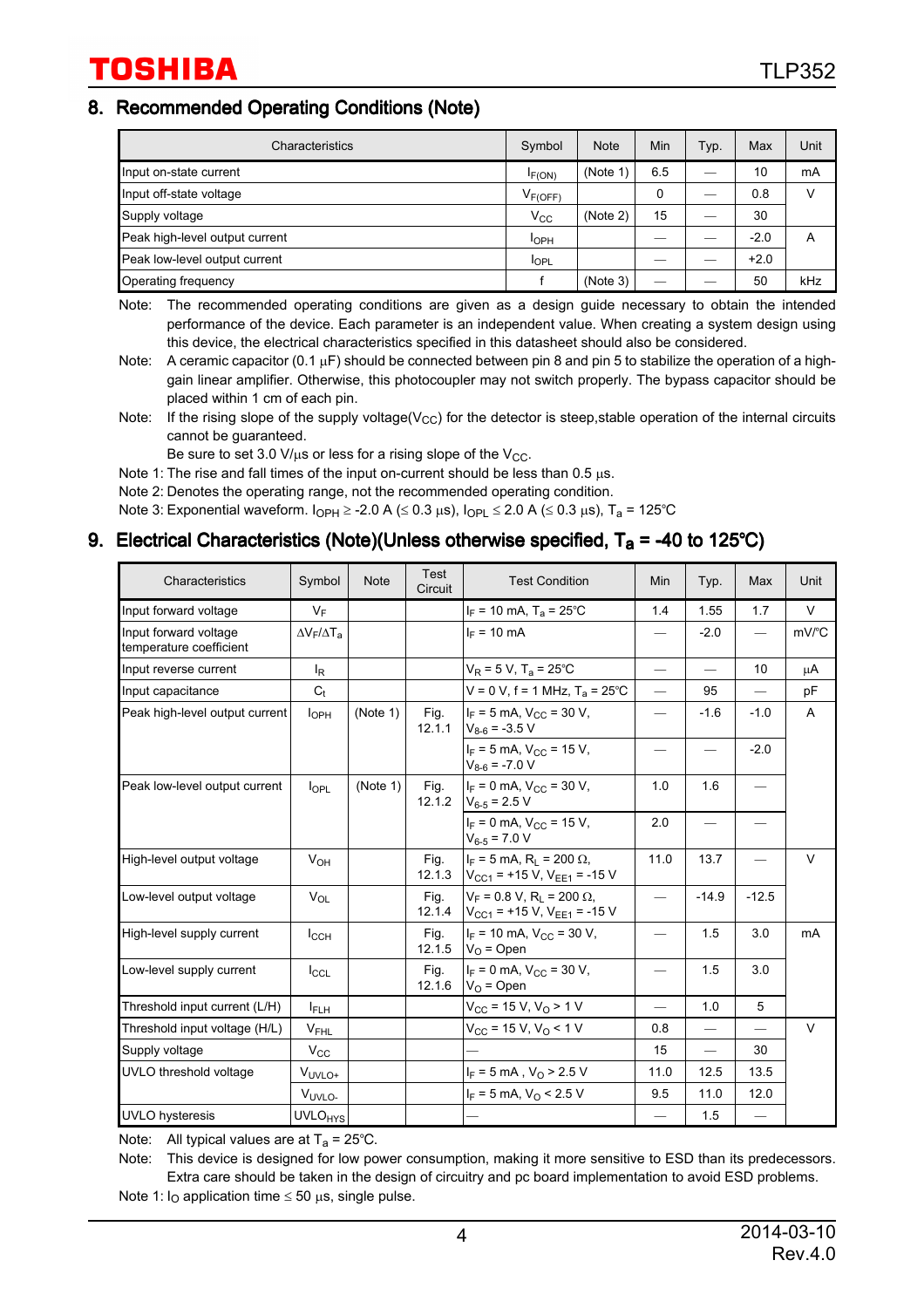#### 10. Isolation Characteristics (Unless otherwise specified,  $T_a = 25^{\circ}C$ )

| Characteristics                     | Symbol          | <b>Note</b> | <b>Test Conditions</b>                     | Min                | Typ.  | Max | Unit |
|-------------------------------------|-----------------|-------------|--------------------------------------------|--------------------|-------|-----|------|
| Total capacitance (input to output) | $C_{\rm S}$     |             | (Note 1) $ V_S = 0 V$ , f = 1 MHz          |                    | 1.0   |     | рF   |
| Isolation resistance                | $R_{\rm S}$     |             | (Note 1) $ V_S = 500 V$ , R.H. $\leq 60\%$ | $1 \times 10^{12}$ | 1014  |     | Ω    |
| Isolation voltage                   | BV <sub>S</sub> |             | $(Note 1)$ $AC. 60 s$                      | 3750               |       |     | Vrms |
|                                     |                 |             | AC, 1 s, in oil                            |                    | 10000 |     |      |
|                                     |                 |             | DC, 60 s, in oil                           |                    | 10000 |     | Vdc  |

Note 1: This device is considered as a two-terminal device: Pins 1, 2, 3 and 4 are shorted together, and pins 5, 6, 7 and 8 are shorted together.

#### 11. Switching Characteristics (Note)(Unless otherwise specified,  $T_a = -40$  to 125°C)

| Characteristics                                  | Symbol                  | <b>Note</b>          | Test<br>Circuit | <b>Test Condition</b>                                                                                                   | Min | Typ.     | Max | Unit       |
|--------------------------------------------------|-------------------------|----------------------|-----------------|-------------------------------------------------------------------------------------------------------------------------|-----|----------|-----|------------|
| Propagation delay time<br>(L/H)                  | $t_{\text{DLH}}$        | (Note 1)             | Fig.<br>12.1.7  | $I_F = 0 \rightarrow 5$ mA, $V_{CC} = 30$ V,<br>$R_a = 20 \Omega$ , C <sub>a</sub> = 10 nF                              | 50  | 130      | 200 | ns         |
| Propagation delay time<br>(H/L)                  | $t_{pHL}$               | (Note 1)             |                 | $I_F = 5 \rightarrow 0$ mA, $V_{CC} = 30$ V,<br>$R_0 = 20 \Omega$ , $C_0 = 10 nF$                                       | 50  | 130      | 200 |            |
| Pulse width distortion                           | $ t_{pHL}$ - $t_{pLH} $ | (Note 1)             |                 | $I_F = 0 \leftrightarrow 5$ mA, $V_{CC} = 30$ V,<br>$R_q = 20 \Omega$ , C <sub>g</sub> = 10 nF                          |     |          | 50  |            |
| Propagation delay skew<br>(device to device)     | $t_{psk}$               | (Note 1)<br>(Note 4) |                 | $I_F = 0 \leftarrow \rightarrow 5 \text{ mA}$ , $V_{CC} = 30 \text{ V}$ ,<br>$R_a = 20 \Omega$ , C <sub>a</sub> = 10 nF | -80 |          | 80  |            |
| Rise time                                        | t,                      | (Note 1)             |                 | $I_F = 0 \rightarrow 5$ mA, $V_{CC} = 30$ V,<br>$R_q = 20 \Omega$ , C <sub>a</sub> = 10 nF                              |     | 15       |     |            |
| Fall time                                        | $t_{\rm f}$             | (Note 1)             |                 | $I_F = 5 \rightarrow 0$ mA, $V_{CC} = 30$ V,<br>$R_a = 20 \Omega$ , C <sub>a</sub> = 10 nF                              |     | 8        |     |            |
| Common-mode transient<br>immunity at output high | CM <sub>H</sub>         | (Note 2)             | Fig.<br>12.1.8  | $V_{CM}$ = 1000 $V_{D-D}$ , I <sub>F</sub> = 5 mA,<br>$V_{CC}$ = 30 V, T <sub>a</sub> = 25°C,<br>$V_{O(min)} = 26 V$    | ±20 | ±25      |     | $kV/\mu s$ |
| Common-mode transient<br>immunity at output low  | CM <sub>1</sub>         | (Note 3)             |                 | $V_{CM}$ = 1000 $V_{p-p}$ , $I_F$ = 0 mA,<br>$V_{CC}$ = 30 V, T <sub>a</sub> = 25°C,<br>$V_{O(max)} = 1 V$              | ±20 | $\pm 25$ |     |            |

Note: All typical values are at  $T_a = 25^{\circ}$ C.

Note 1: Input signal (  $f = 25$  kHz, duty = 50%,  $t_r = t_f = 5$  ns or less ).

 $C_L$  is approximately 15 pF which includes probe and stray wiring capacitance.

Note 2:  $CM_H$  is the maximum rate of rise of the common mode voltage that can be sustained with the output voltage in the logic high state ( $V<sub>O</sub>$  > 26 V).

Note 3: CM<sub>L</sub> is the maximum rate of fall of the common mode voltage that can be sustained with the output voltage in the logic low state ( $V<sub>O</sub>$  < 1 V).

Note 4: The propagation delay skew,  $t_{\text{osk}}$ , is equal to the magnitude of the worst-case difference in  $t_{\text{bHL}}$  and/or  $t_{\text{bL}}$ that will be seen between units at the same given conditions (supply voltage, input current, temperature, etc).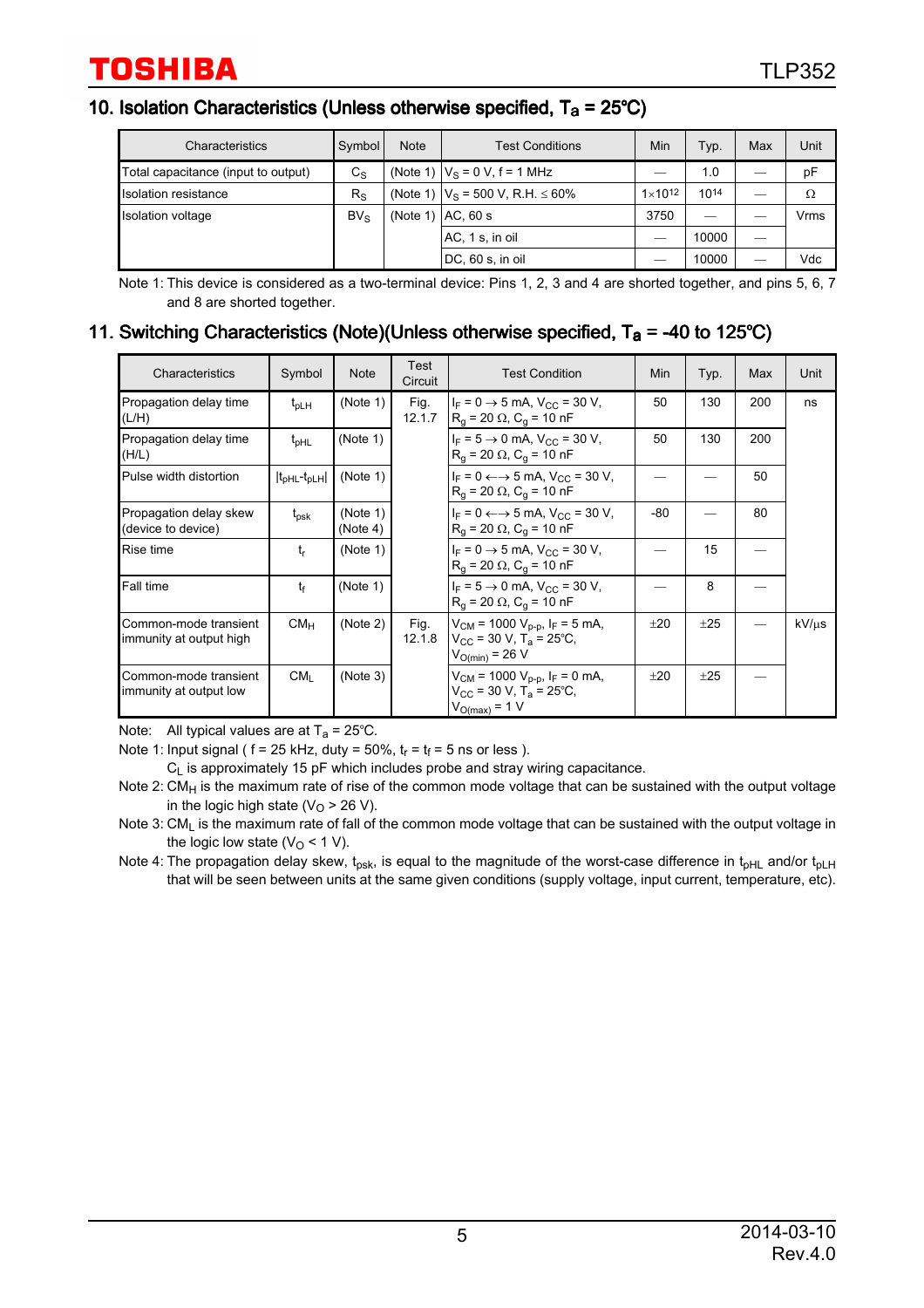#### 12. Test Circuits and Characteristics Curves

### 12.1. Test Circuits







P.G.: Pulse generator

 $I_E = 5$  mA (P.G.)









#### Fig. 12.1.7 Switching Time Test Circuit



 $CM_{\parallel}$  (CM<sub>H</sub>) is the maximum rate of rise (fall) of the common mode voltage that can be sustained with the output voltage in the low (high) state.

#### Fig. 12.1.8 Common-Mode Transient Immunity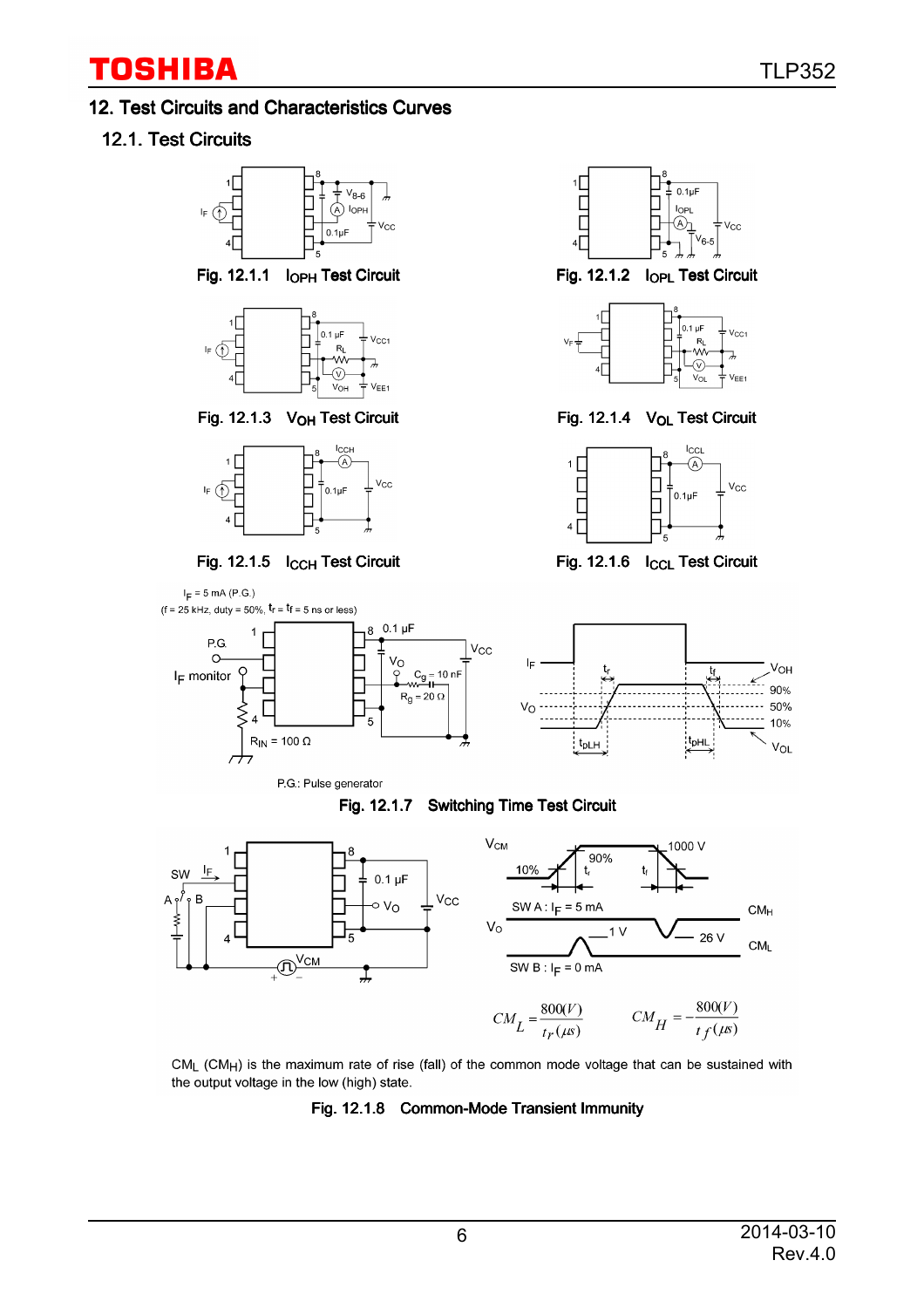### 12.2. Characteristics Curves (Note)

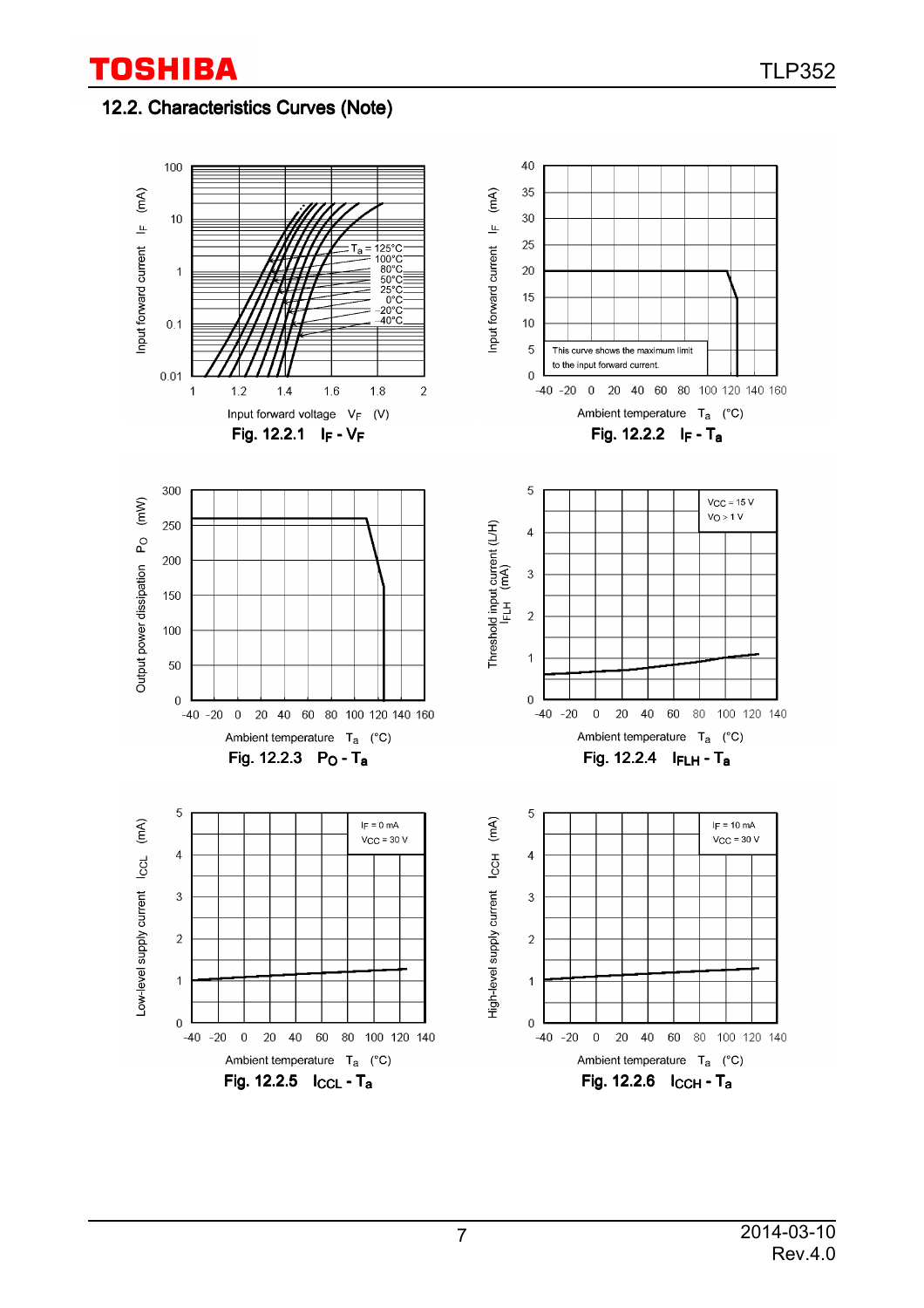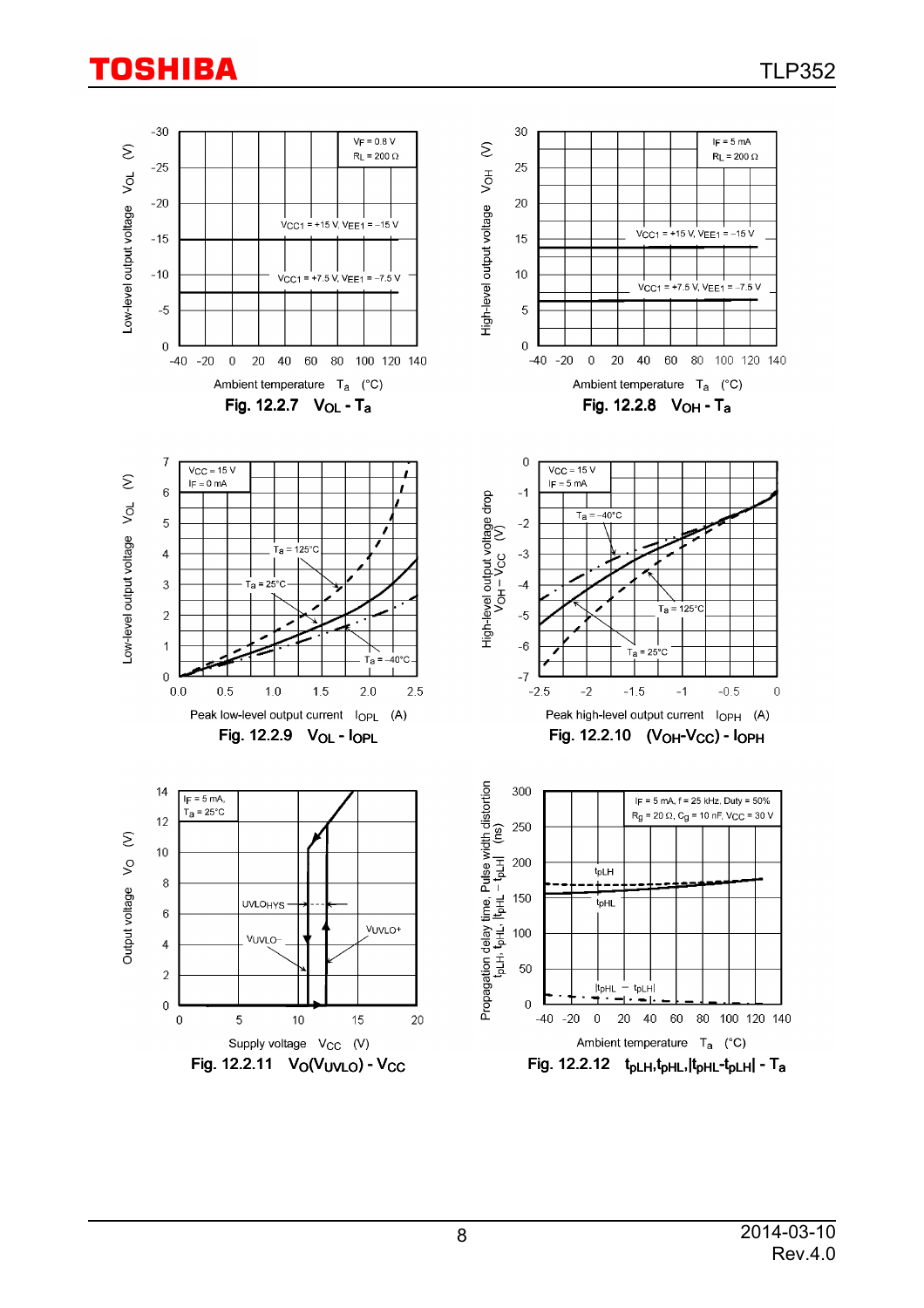

NOTE: The above characteristics curves are presented for reference only and not guaranteed by production test, unless otherwise noted.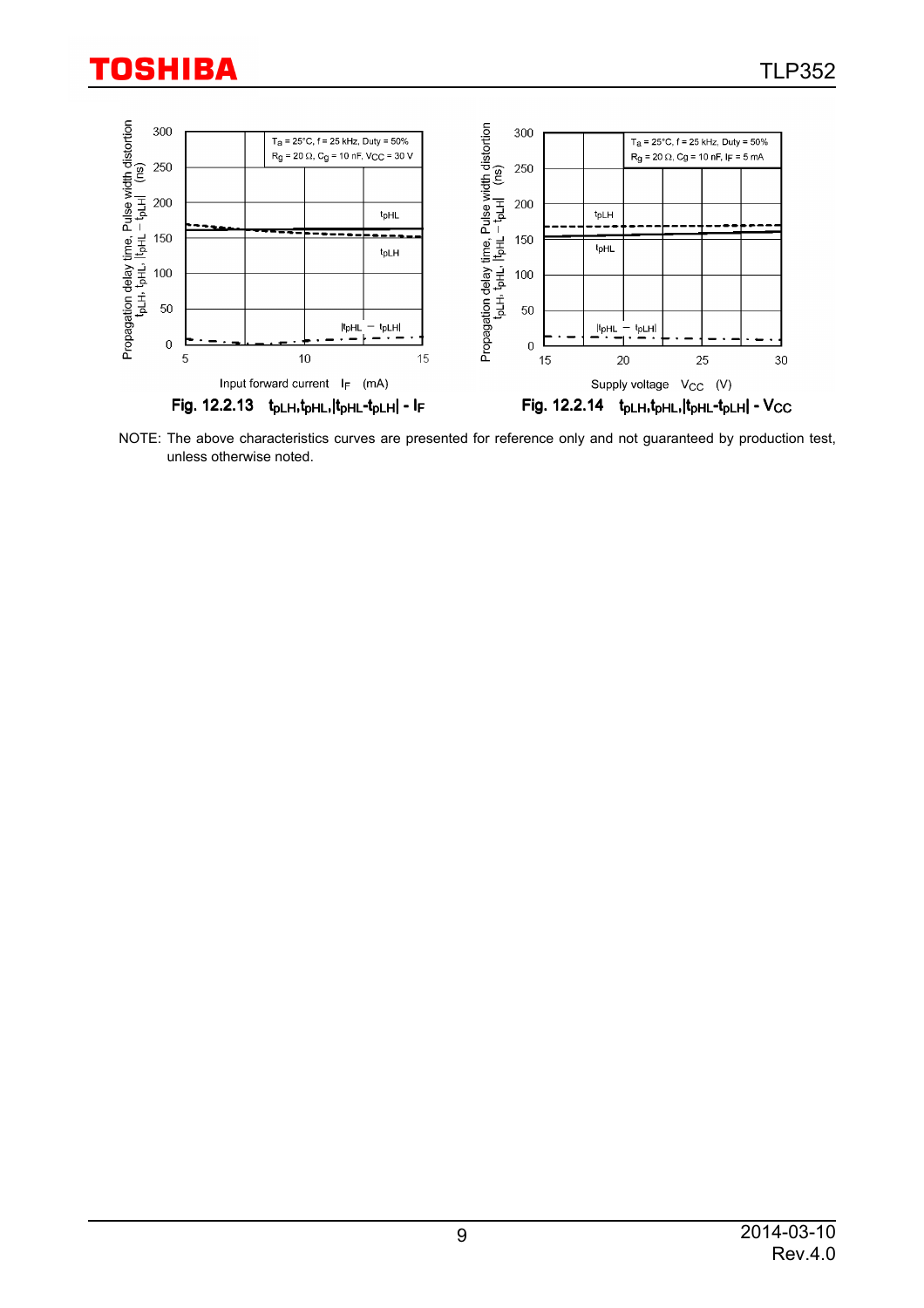### 13. Soldering and Storage

### 13.1. Precautions for Soldering

The soldering temperature should be controlled as closely as possible to the conditions shown below, irrespective of whether a soldering iron or a reflow soldering method is used.

• When using soldering reflow (See Fig. 13.1.1 and 13.1.2)

Reflow soldering must be performed once or twice.

The mounting should be completed with the interval from the first to the last mountings being 2 weeks.



Fig. 13.1.1 An example of a temperature profile when Sn-Pb eutectic solder is used



• When using soldering flow (Applicable to both eutectic solder and Lead(Pb)-Free solder) Apply preheating of  $150^{\circ}$ C for 60 to 120 seconds.

Mounting condition of 260°C within 10 seconds is recommended.

Flow soldering must be performed once.

• When using soldering Iron (Applicable to both eutectic solder and Lead(Pb)-Free solder) Complete soldering within 10 seconds for lead temperature not exceeding  $260^{\circ}$ C or within 3 seconds not exceeding 350

Heating by soldering iron must be done only once per lead.

#### 13.2. Precautions for General Storage

- Avoid storage locations where devices may be exposed to moisture or direct sunlight.
- Follow the precautions printed on the packing label of the device for transportation and storage.
- Keep the storage location temperature and humidity within a range of  $5^{\circ}$ C to  $35^{\circ}$ C and  $45\%$  to  $75\%$ , respectively.
- Do not store the products in locations with poisonous gases (especially corrosive gases) or in dusty conditions.
- Store the products in locations with minimal temperature fluctuations. Rapid temperature changes during storage can cause condensation, resulting in lead oxidation or corrosion, which will deteriorate the solderability of the leads.
- When restoring devices after removal from their packing, use anti-static containers.
- Do not allow loads to be applied directly to devices while they are in storage.
- If devices have been stored for more than two years under normal storage conditions, it is recommended that you check the leads for ease of soldering prior to use.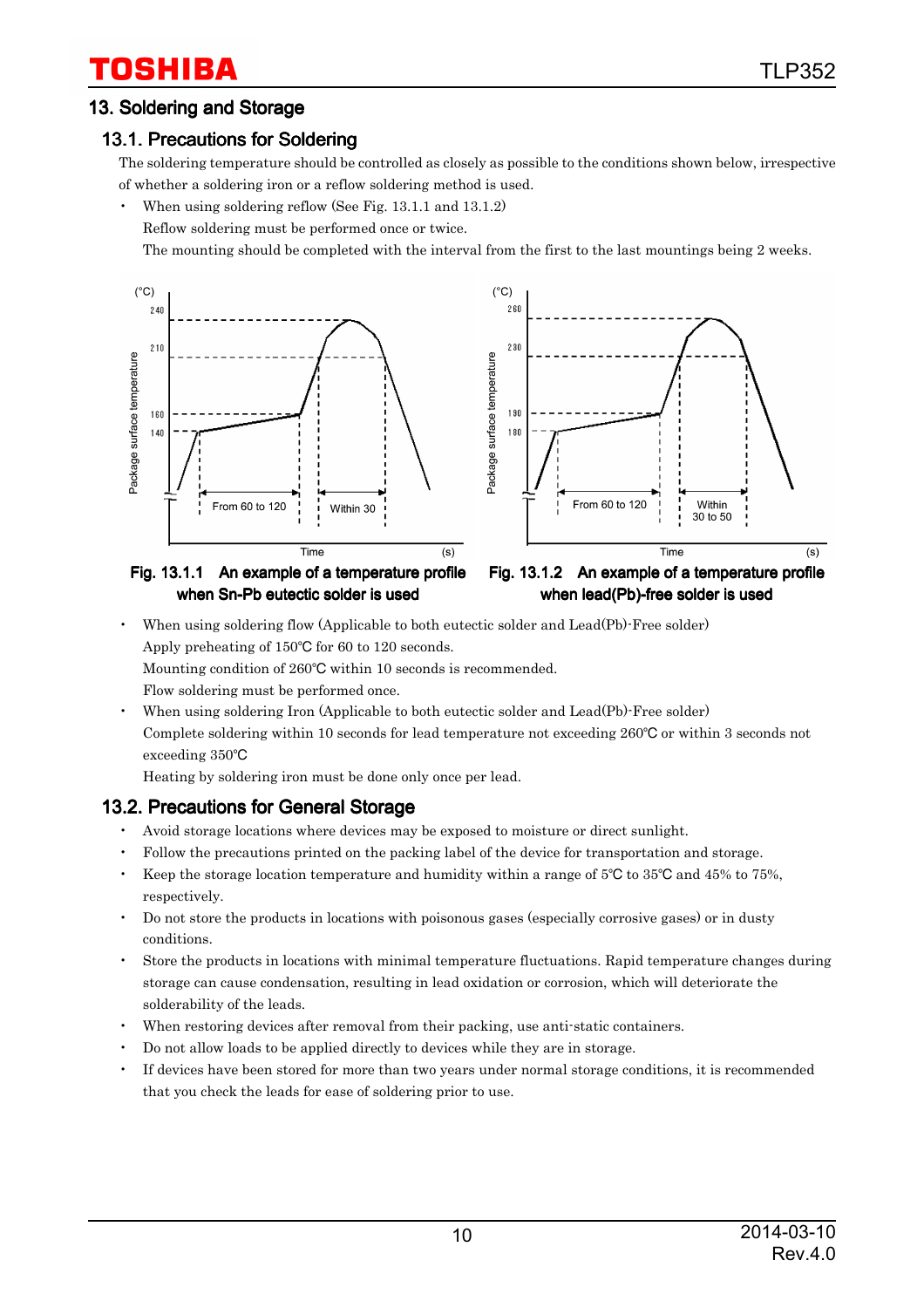TLP352

# **TOSHIBA**

## 14. Marking

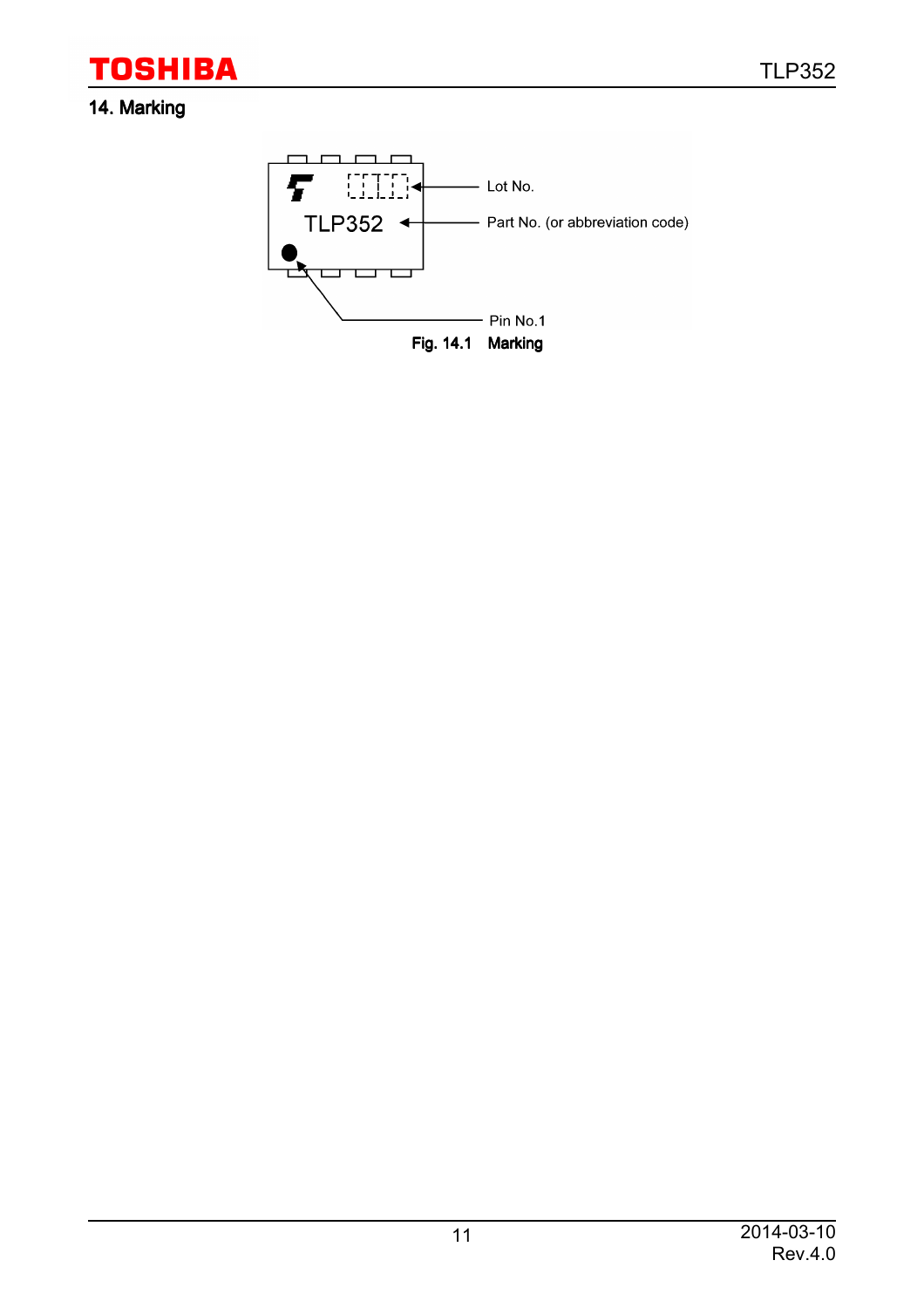

# TLP352

### Package Dimensions

Unit: mm



Weight: 0.54 g (typ.)

|                   | Package Name(s) |
|-------------------|-----------------|
| TOSHIBA: 11-10C4S |                 |